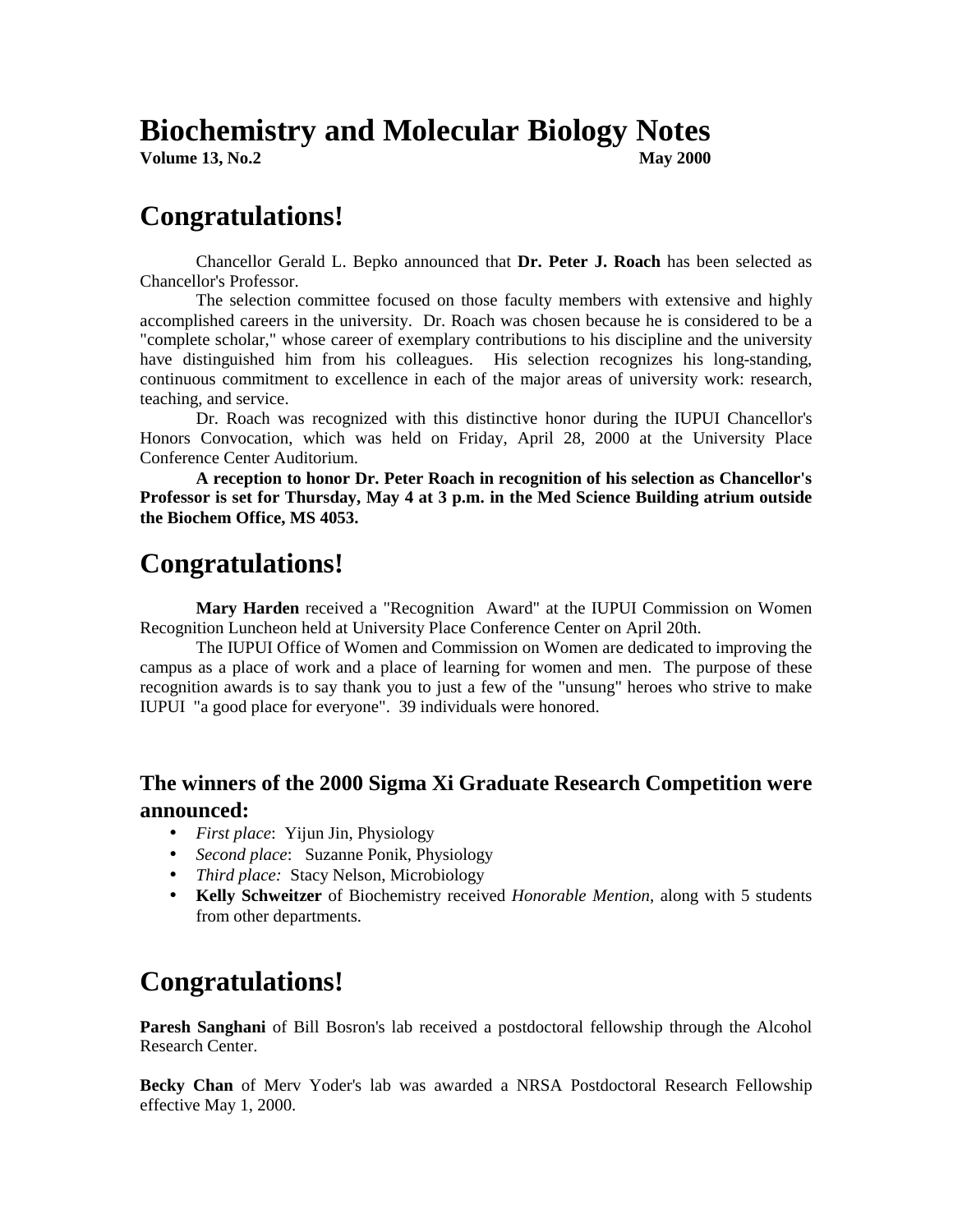**Chen Bi** and **Qing Xiao** are proud to announce the birth of their son, Jason. He was born on Wednesday, April 19, 2000. He weighed 7 pounds, 7 ounces and was 20 inches long.

So far we have received 5 American Heart Indiana Affiliate Awards. They include:

- **Yonghao Hou**, grad student in Rob Hromas' lab
- **Kun Ma,** grad student in Ron Wek's lab
- **L-J Baker,** post-doc in Dave Timm's lab
- **Krishna Vattem,** post-doc in Ron Wek's lab
- **Pengfei Wu,** Assistant Scientist, a Grant-in-Aid for "Regulation of Expression of Pyruvate Dehydrogenase Kinase 4 in Rat Heart by Free Fatty Acids"

# **May Seminars**

#### **Biochemistry Seminars**

**5/1 Dr. Robert Bambara,** Professor and Chair, Biochemistry & Biophysics, University of Rochester Medical Center, Rochester, NY; *"The unique role of flap endonuclease in DNA replication"*

**5/8 Dr. Judy Meinkoth,** Assistant Professor of Pharmacology, University of Pennsylvania School of Medicine, Philadelphia, PA; *"Crosstalk between cAMP, Ras and Rap1 in hormonal control of cell proliferation and differentiation"*

**5/9 Dr. George Watts,** Lead Scientist, Microarray Project, Arizona Cancer Center, Tuscon, AZ; "*Identification of drug resistance genes by cDNA microarrays"* **2:00 pm** 

**5/15 Dr. Kelly Tatchell,** Professor of Biochemistry, Louisiana State University Medical Center, Shreveport, LA; *"Regulation of type 1 phosphoprotein phosphatase in budding yeast"* 

**5/17 Huaiyu Sun, Graduate** Student, Biochemistry & Molecular Biology, IUSM; *"The regulation of protein kinase Raf-1",* **MS B26** 

**5/24 Dr. Michael Karin,** Professor of Pharmacology, University of California, San Diego, CA; *"A tale of two kinases: the regulation of NF-kB via the IKK complex".* **MS 326, 3:00 pm** 

#### **Research Seminars**

**5/11** Sonal Sanghani *Role of Retinoids in Liver Fibrosis* 

**5/25** Jin-Sam You *Functional Characterization of Zinc-Finger Motif in Redox Regulation of RPA-ssDNA Interaction* 

#### **Center for Diabetes research Seminars**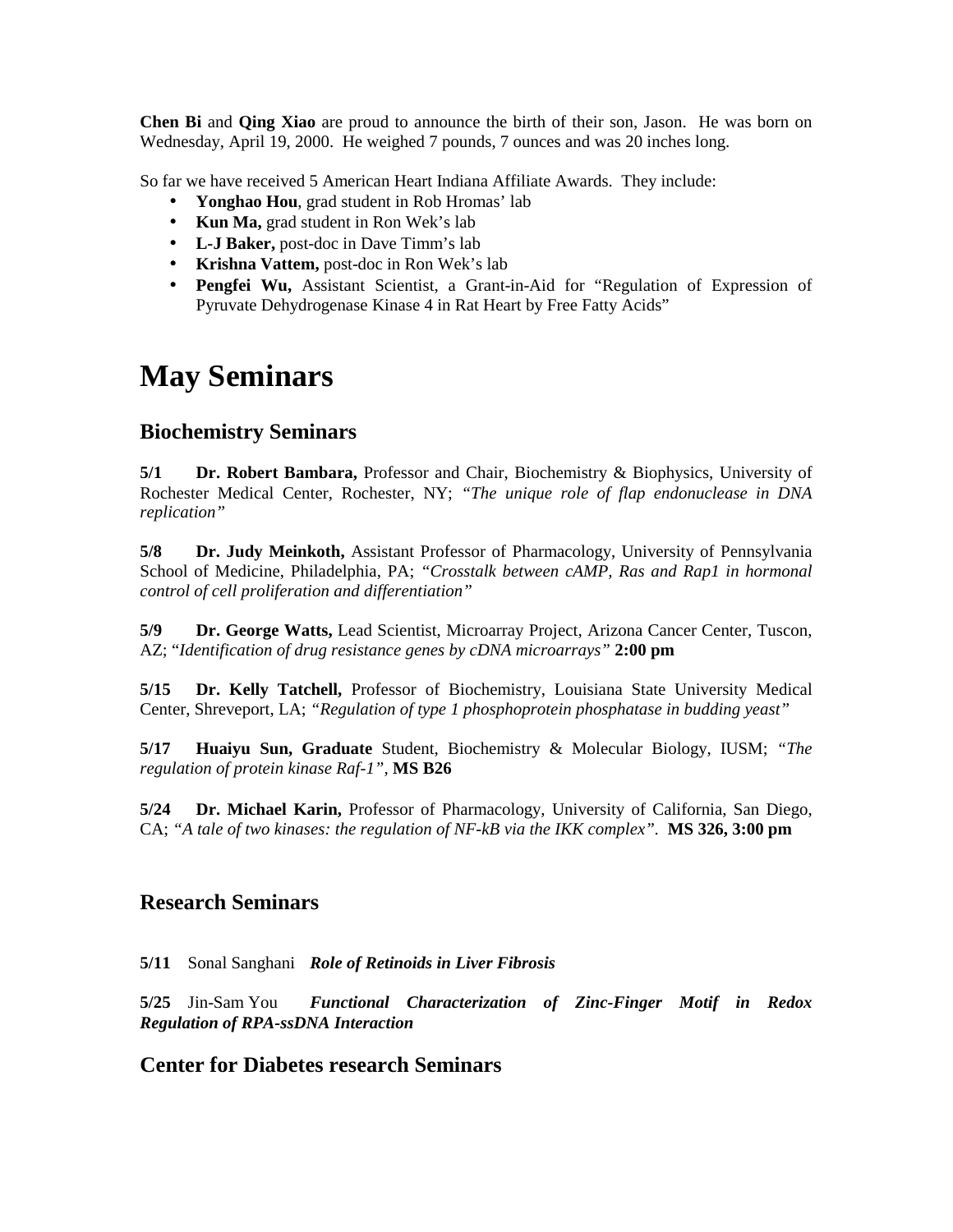**5/9 SPECIAL SEMINAR:** *Nutrient Sensing and Regulation of Insulin Action.* **Luciano Rosetti, M.D.,** Co-Director, Albert Einstein College of Medicine Diabetes Research and Training Center, Albert Einstein College of Medicine; Bronx, NY. **MS 326, 4:00 p.m.** 

#### **Other Seminars of Interest**

**5/4** *Regulation of B Cell Tolerance by CD5.* **Timothy W. Behrens, M.D.**, Center for Immunology, University of Minnesota Medical School; Minneapolis, MN. **MS 326, 4:00 p.m.** 

**5/9** *Regulation of IGF Binding Protein-1: Forkhead Transcription. Endocrine Research Seminar.* **Terry G. Unterman, M.D.**, Depts. of Medicine and Physiology/ Biophysics, University of Illinois College of Medicine; Chicago, IL. **Ruth Lilly Medical Library 301-302, 11:45 a.m.** 

**5/10** *Regulation of the p53 and PTEN Tumor Suppressor Genes by Hypoxia.* **Amato Giaccia, Ph.D.**, Dept.of Radiation Oncology, Stanford University School of Medicine; Stanford, CA. **Cancer Research Institute Auditorium [R4] 101, 4:00 p.m.** 

**5/11** *Papillomavirus-Like Particle Vaccines: Basic and Clinical Studies.* **John T. Schiller, Ph.D.,** Section Chief, Laboratory of Cellular Oncology, National Cancer Institute, National Institutes of Health; Bethesda, MD. **MS 326, 4:00 p.m.** 

**5/17** *Molecular Control of Microtubule Dynamics: A Comparison Between XKCM1 and the Anti-Cancer Drug Taxol.* **Claire E. Walczak, Ph.D.,** Medical Sciences Program; Bloomington, IN. **Cancer Research Institute Auditorium [R4] 101, 4:00 p.m.** 

**5/18** *Transcriptional Regulation of Th2 Cell Differentiation.* **I. Cheng Ho, M.D., Ph.D.,** Dept. of Medicine, Harvard Medical School; Boston, MA. **MS 326, 4:00 p.m.** 

**5/24** *A Transcription Factor Network Regulating Cell Proliferation and Differentiation.*  **Robert Eisenman, Ph.D.,** Division of Basic Sciences, Fred Hutchinson Cancer Research Center; Seattle, WA. **Cancer Research Institute Auditorium [R4] 101, 4:00 p.m.** 

**5/25** *Superoxide Production by Phagocytes: Regulation of Flavocytochrome b558 Activation and Role of the Rho GTPase Rac2.* **Mary C. Dinauer, M.D., Ph.D.**, Depts. of Pediatrics and Medical/Molecular Genetics, IUSM. **MS 326, 4:00 p.m.** 

**5/31** *A Point Mutation in the Binding Subunit of the Retroviral Envelope Arrests Virus Entry at Hemifusion Intermediate.* **Lorraine M. Albritton, Ph.D**., Dept. of Microbiology/Immunology, University of Tennessee College of Medicine; Memphis, TN. **Cancer Research Institute Auditorium [R4] 101, 4:00 p.m.**

### **Bosron Lab to Move**

**Bill Bosron's lab** is moving from MS 402 to MS 4023 effective